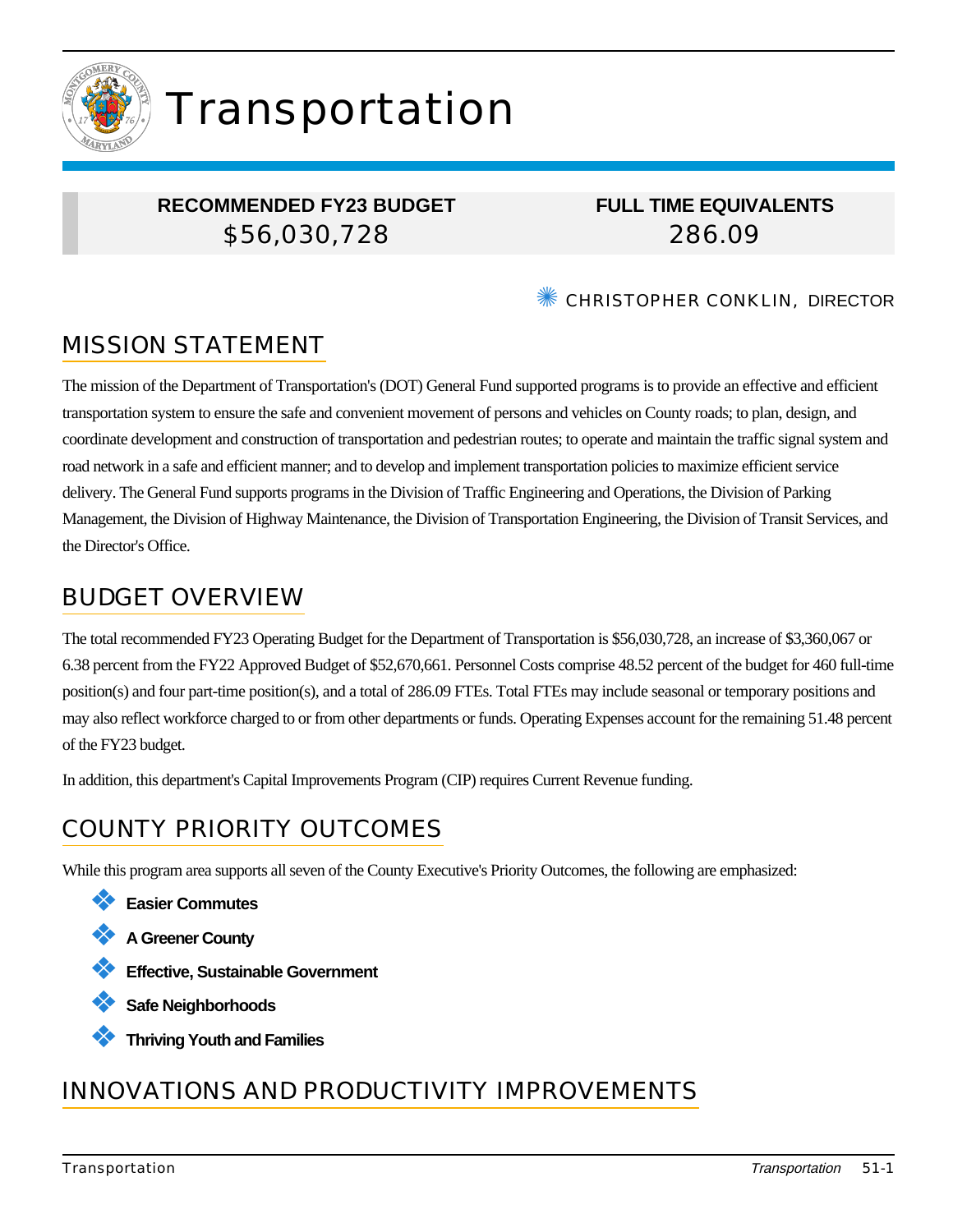- **Exercise ten School Bus Citations and Infrastructure Safety Analysis studies per year to inform roadway improvements that** address pedestrian and operational safety, while maintaining or enhancing the safety of children who are boarding and debarking school buses. These studies will also help reduce the number of citations issued at designated Montgomery County Public School bus stops; including stops which do not provide physical separation from opposing traffic lanes. Traffic lanes that are void of physical separation have generated more than 1,000 citations annually.
- ✹ Enhance tree maintenance to address backlogs in removing diseased trees, tree planting, and stump grinding to improve Montgomery County's urban forest health. Two hundred and twenty four additional street trees will be removed and 505 additional stumps will be grounded to create suitable sites to maximize canopy efforts and foster the planting of 617 additional trees.
- ✹ Increase the number of traffic signals evaluated per year in the Traffic Signal Optimization program to reduce vehicle delays and traffic congestion caused by inadequate signal timing. This will allow the County to move away from a 12-14 year review cycle to a four to six year review cycle, nearing the industry standard of three to five years.
- ✹ Increase Bikeshare maintenance to extend the life of stations by replacing obsolete ecoboards. Ecoboards serve as the operational intelligence of each bikeshare station.

## PROGRAM CONTACTS

Contact Brady Goldsmith of the Department of Transportation at 240.777.2793 or Felicia Hyatt of the Office of Management and Budget at 240.777.2763 for more information regarding this department's operating budget.

# PROGRAM PERFORMANCE MEASURES

Performance measures for this department are included below (where applicable), with multi-program measures displayed at the front of this section and program-specific measures shown with the relevant program. The FY22 estimates reflect funding based on the FY22 Approved Budget. The FY23 and FY24 figures are performance targets based on the FY23 Recommended Budget and funding for comparable service levels in FY24.

## PROGRAM DESCRIPTIONS

## Community/Transportation Safety

This program provides engineering studies and investigations that evaluate pedestrian and traffic operations and safety deficiencies, and includes the need for alternative pedestrian crossing signalization or beaconing; parking conflicts; streetlighting conditions, upgrades, and maintenance; traffic signing and pavement marking needs; and sight distance deficiencies on neighborhood streets, arterial roads, and major roadways. The program also provides for the installation and maintenance of traffic control devices along County roadways and includes activities directed at the elimination of graffiti vandalism in the County through GRAB (Graffiti Abatement Partners), a not-for-profit private-public partnership.

| <b>Program Performance Measures</b>                                       | <b>FY20</b> | <b>FY21</b> | Actual Actual Estimated Target Target | <b>FY22 FY23</b> | <b>FY24</b> |
|---------------------------------------------------------------------------|-------------|-------------|---------------------------------------|------------------|-------------|
| Number of traffic studies completed                                       | 333         | 300         | 330                                   | 360              | 400         |
| Percent of traffic studies completed within scheduled timeframe           | 74%         | 90%         | 80%                                   | 80%              | 80%         |
| Number of serious and fatal crashes on Montgomery County maintained roads | 92          | 69          | 85                                    | 78               | 74          |

**1** Projected FY22-FY24 higher than FY21 due to expected increase in travel post-COVID-19.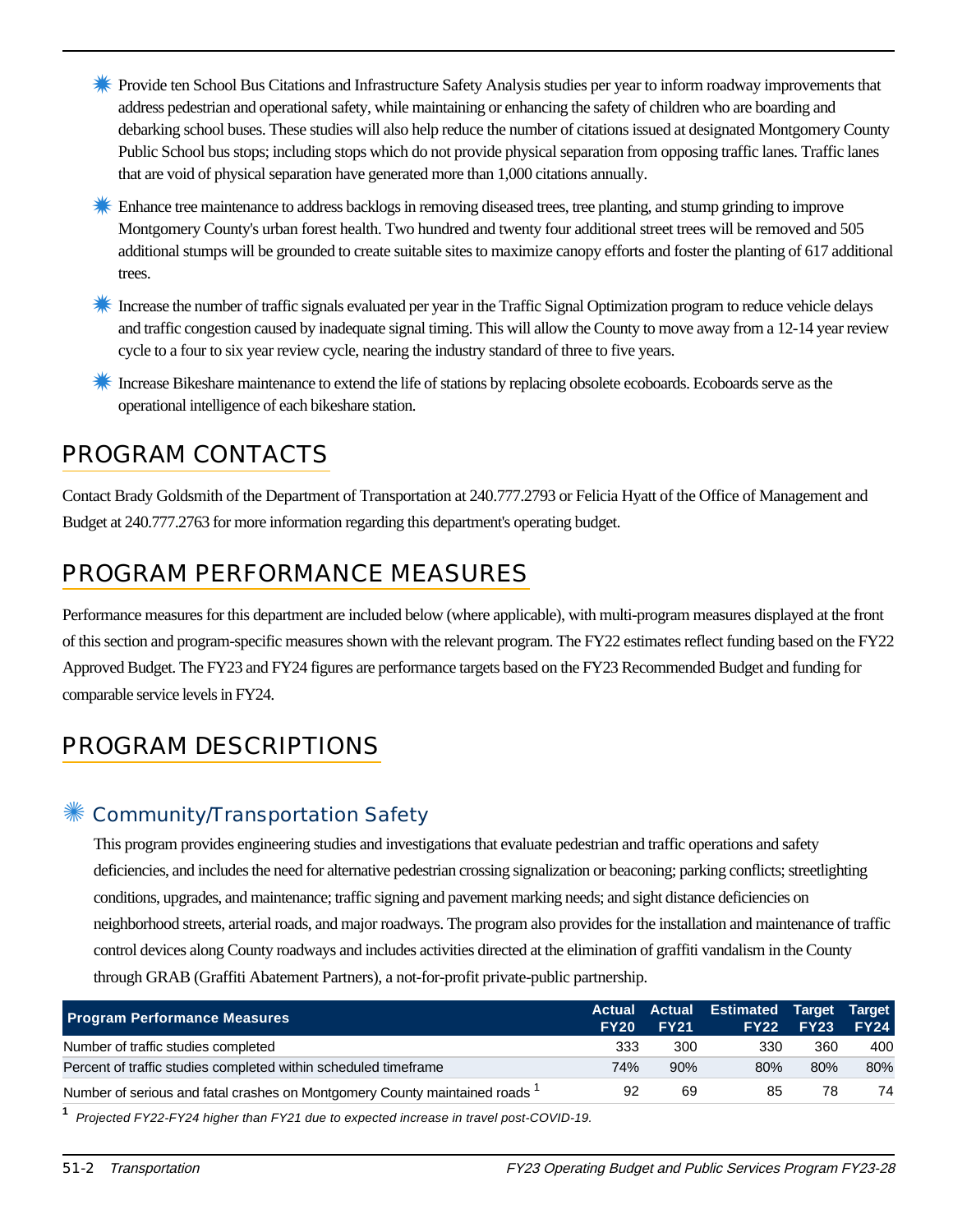| <b>FY23 Recommended Changes</b>                                                                                                                                                                          | <b>Expenditures</b> | <b>FTEs</b> |
|----------------------------------------------------------------------------------------------------------------------------------------------------------------------------------------------------------|---------------------|-------------|
| <b>FY22 Approved</b>                                                                                                                                                                                     | 4,998,098           | 22.90       |
| Enhance: School Bus Citations and Infrastructure Safety Analysis                                                                                                                                         | 300,000             | 0.00        |
| Multi-program adjustments, including negotiated compensation changes, employee benefit changes,<br>changes due to staff turnover, reorganizations, and other budget changes affecting multiple programs. | 97.122              | 0.00        |
| <b>FY23 Recommended</b>                                                                                                                                                                                  | 5,395,220           | 22.90       |

#### ✺ Non-Roadway Right of Way Maintenance

Elements supported under this program provide positive value to the quality of life for residents and visitors through 'green infrastructure' maintenance activities located in the County right-of-way.

Through scheduled maintenance and emergency response to hazardous conditions, priority activities associated with non-roadway maintenance include efforts to ensure the safety of all pedestrians, bicyclists, and motorists travelling within the County. Some examples include hazardous tree removal, tree pruning, traffic barrier repair, shoulder mowing, and foliage removal to provide adequate road clearance and sign, signal, and streetlight visibility. Many tree maintenance activities also contribute to the County's efforts to mitigate damage to public and private property due to severe weather events and unanticipated environmental risks.

In addition to the elements of safety, this program also offers positive environmental impacts and contributes to aesthetically mindful maintenance operations that help the County create and maintain a healthy and thriving environment. Some examples relative to environmentally conscious activities include street tree preservation and planting, tree stump removal for the establishment of new planting sites, vacuum leaf collections through the Annual Leaf Collection Program within the established leafing districts, street sweeping operations which contribute to the County's MS4 environmental permit, maintenance of a dedicated trail and bike network, beauty spot improvements, and shoulder litter removal.

| <b>Program Performance Measures</b>                      | <b>Actual</b><br><b>FY20</b> | <b>Actual</b><br><b>FY21</b> | <b>Estimated</b><br><b>FY22</b> | <b>Target</b><br><b>FY23</b> | Tarqet<br><b>FY24</b> |
|----------------------------------------------------------|------------------------------|------------------------------|---------------------------------|------------------------------|-----------------------|
| Number of Trees Planted (includes Tree Replacement Fund) | 1.723                        | 1.611                        | 1.600                           | 2.200                        | 590.ا                 |
| Backlog of 311 requests for Tree Maintenance             | 247                          | 861                          | 600                             | 500                          | 500                   |
| Number of verified missed streets for leaf collections   | 306                          | 249                          | 245                             | 200                          | 150                   |
| Survival rate of street trees planted                    | 91%                          | 88%                          | 91%                             | 91%                          | 91%                   |

| <b>FY23 Recommended Changes</b>                                                                                                                                                                          | <b>Expenditures</b> | <b>FTEs</b> |
|----------------------------------------------------------------------------------------------------------------------------------------------------------------------------------------------------------|---------------------|-------------|
| <b>FY22 Approved</b>                                                                                                                                                                                     | 14,761,953          | 71.88       |
| Enhance: Urban Forest                                                                                                                                                                                    | 810,000             | 0.00        |
| Multi-program adjustments, including negotiated compensation changes, employee benefit changes,<br>changes due to staff turnover, reorganizations, and other budget changes affecting multiple programs. | (59, 132)           | 0.00        |
| <b>FY23 Recommended</b>                                                                                                                                                                                  | 15,512,821          | 71.88       |

## Parking Outside the Parking Districts

This program administers, operates, and maintains the parking program outside the Parking Districts. Included in this program are residential permit parking and peak hour traffic enforcement. The residential permit parking program is responsible for the sale of parking permits and parking enforcement in these areas. Participation in the program is requested through a petition of the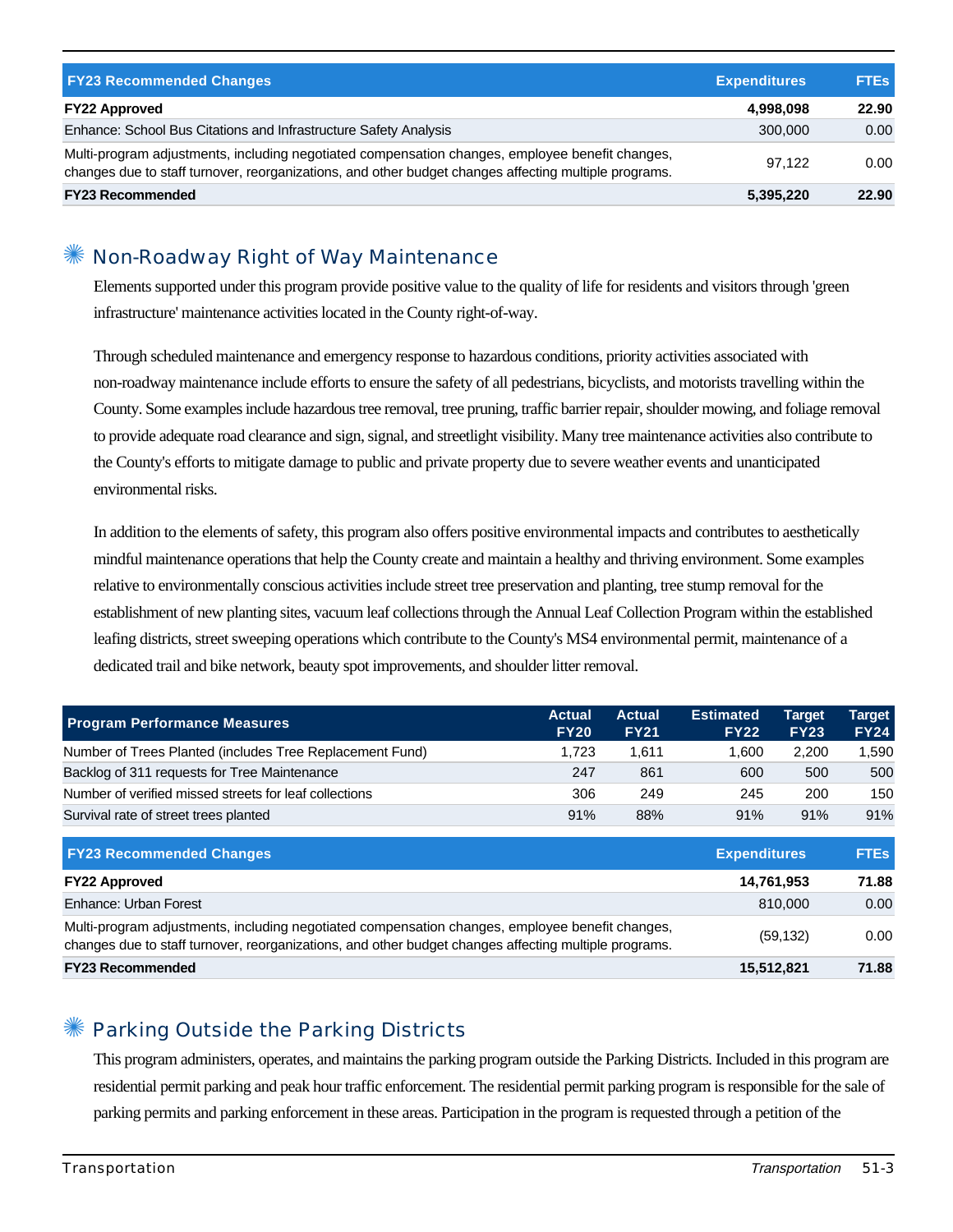majority of the citizens who live in that area. The program is designed to mitigate the adverse impact of commuters parking in residential areas. Peak hour traffic enforcement in the Bethesda and Silver Spring Central Business Districts assures the availability of travel lanes during peak traffic periods. The program is also responsible for the management of the Council Office Building (COB) garage and County employee parking in the Rockville core area.

| <b>FY23 Recommended Changes</b>                                                                                                                                                                          | <b>Expenditures</b> | <b>FTEs</b> |
|----------------------------------------------------------------------------------------------------------------------------------------------------------------------------------------------------------|---------------------|-------------|
| <b>FY22 Approved</b>                                                                                                                                                                                     | 930.174             | 1.60        |
| Multi-program adjustments, including negotiated compensation changes, employee benefit changes,<br>changes due to staff turnover, reorganizations, and other budget changes affecting multiple programs. | 6.526               | 0.00        |
| <b>FY23 Recommended</b>                                                                                                                                                                                  | 936,700             | 1.60        |

#### Transportation Infrastructure Construction & Maintenance

This program provides an effective and efficient transportation system, ensuring the safe and convenient movement of persons, bicycles, and vehicles throughout Montgomery County. The primary focus of this program is to proactively identify and address infrastructure within the County right-of-way that is in need of maintenance and to utilize industry standard best practices to determine the highest quality and most cost-effective method of repair. Infrastructure elements within this program include 5,200 lane miles of roadway, 1,665 miles of sidewalk, curb, and gutter, bridges, culverts, and an extensive storm drain system. Work performed under this program ranges from extensive redesign with reconstruction, to preventative maintenance measures that extend the longevity of existing infrastructure in good condition at a lower cost of repair. In addition to scheduled construction and maintenance, this program also supports reactive measures to address unanticipated emergencies within the County right-of-way that must be expeditiously addressed to ensure the safety of the travelling public and clear passage of the extensive transportation network.

Since 2005 the Montgomery County Department of Transportation has been a member of the Montgomery County Infrastructure Maintenance Task Force whose mission is focused on operating programs engaged in preventative maintenance that preserves the quality of capital assets so that it can be functional throughout its usual life. Currently the way this program is utilized, and the continuous effort we make to improve our maintenance operations, provides the opportunity to make repairs with a more proactive and affordable strategy. Through our routine and emergency maintenance operations we can monitor existing infrastructure and make appropriate repairs as necessary to ensure the County can obtain and keep roads in good or better condition.

Common activities associated with this program include, but are not limited to: pavement surface treatment of residential and rural roadways; hot mix asphalt road patching (temporary and permanent repairs, crack sealing); concrete sidewalk, curb, and gutter repair; storm drain maintenance including repair and/or replacement of failed storm drain pipes; basic maintenance of bridges and box culverts; construction administration and management; and inspection and testing of materials. The surface treatment activity within this program represents only the preventative maintenance measures for roadway condition repairs, and is supplemental to the more extensive, and costly, repair strategies utilized under the roadway maintenance Capital Improvement Programs (CIP). Projects and repair strategies under this program are often identified through condition assessments and collaborative efforts between department staff, County agencies, local utilities, municipalities, and local community leaders/HOAs.

| <b>Program Performance Measures</b> | FY20 | <b>Actual Actual</b><br><b>EY21</b> | <b>Estimated</b><br><b>FY22</b> | Target<br><b>FY23</b> | <b>Target</b><br><b>FY24</b> |
|-------------------------------------|------|-------------------------------------|---------------------------------|-----------------------|------------------------------|
| Number of lane miles rehabilitated  | 281  | 183                                 | 167                             | 159                   | 150                          |

51-4 Transportation FY23 Operating Budget and Public Services Program FY23-28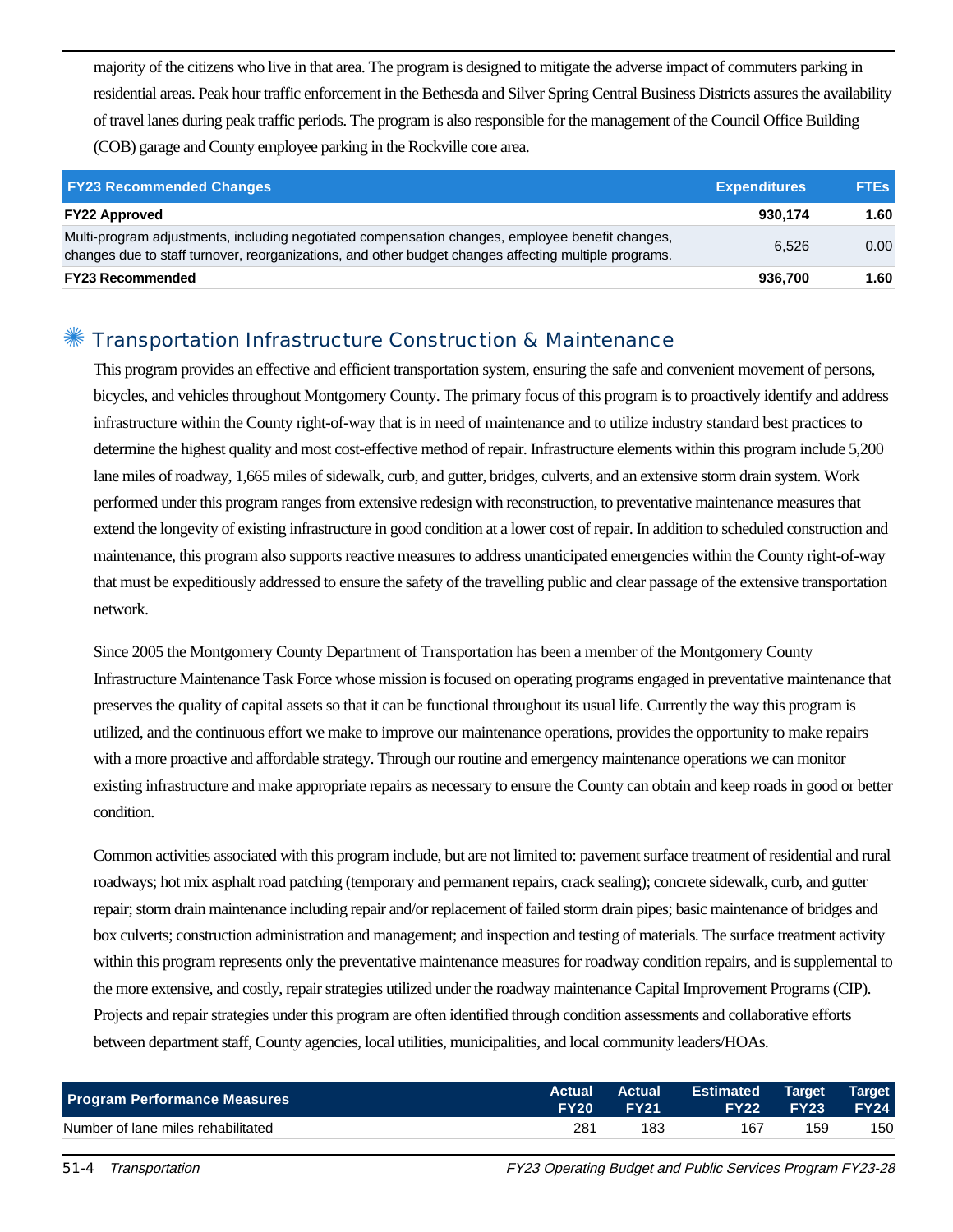| <b>Program Performance Measures</b>                                                                                                                                                                      | <b>Actual</b><br><b>FY20</b> | <b>Actual</b><br><b>FY21</b> | <b>Estimated</b><br><b>FY22</b> | <b>Target</b><br><b>FY23</b> | Target<br><b>FY24</b> |
|----------------------------------------------------------------------------------------------------------------------------------------------------------------------------------------------------------|------------------------------|------------------------------|---------------------------------|------------------------------|-----------------------|
| Average Pavement Condition Index (PCI) of roadway network                                                                                                                                                | 66.7                         | 65.6                         | 64.8                            | 64.2                         | 63.5                  |
| Percent of primary/arterial road quality rated good or better                                                                                                                                            | 45%                          | 44%                          | 36%                             | 33%                          | 31%                   |
| Percent of rural/residential road quality rated good or better                                                                                                                                           | 45%                          | 40%                          | 36%                             | 30%                          | 25%                   |
| <b>FY23 Recommended Changes</b>                                                                                                                                                                          |                              |                              | <b>Expenditures</b>             |                              | <b>FTEs</b>           |
| <b>FY22 Approved</b>                                                                                                                                                                                     |                              |                              | 15,708,537                      |                              | 102.14                |
| Restore: Restoration of Resurfacing and Patching Reductions                                                                                                                                              |                              |                              |                                 | 967.955                      | 0.00                  |
| Technical Adj: PC Charges to Water Quality Protection Fund for Street Sweeping                                                                                                                           |                              |                              |                                 | (66, 225)                    | (0.68)                |
| Multi-program adjustments, including negotiated compensation changes, employee benefit changes,<br>changes due to staff turnover, reorganizations, and other budget changes affecting multiple programs. |                              |                              |                                 | 480.260                      | 0.02                  |
| <b>FY23 Recommended</b>                                                                                                                                                                                  |                              |                              | 17,090,527                      |                              | 101.48                |

#### ✺ Transportation Management, Operations and Emergency/Storm Response

This program supports the Department's mission to provide an effective and efficient transportation system to ensure the safe and convenient movement of persons, bicycles, and vehicles throughout the County through daily traffic management operations and response to emergency events such as winter snow storms, severe wind/rain storms, natural disasters, and man-made emergency incidents.

Elements associated with the daily traffic management of this program focus on the general engineering and maintenance activities relative to the design, construction, and maintenance of traffic signals, the Advanced Transportation Management System (ATMS), and communication infrastructure that includes the County's fiber optic network. For real-time management of the traffic signal infrastructure this program also provides for the daily operations of the County's Transportation Management Center (TMC) to monitor the computerized traffic signal system, assist with multi-agency incident management response activities, and coordinate special event traffic management. Daily operations relative to the traffic signal system management account for approximately 50 percent of the program's proposed budget.

In addition to the daily traffic management of signal functionality, this program is also an integral part of coordinating the response to emergencies and severe weather events through the preparation, active response, and post-storm/emergency cleanup. Tasks performed during these operations include snow pretreatment, roadway snow removal, sidewalk snow removal, salt application, post- snow storm street sweeping, wind and rain storm debris removal, and immediate emergency repairs to damaged and unsafe infrastructure. Emergency operations often require rapid deployment of resources to clear debris/snow to ensure all transportation systems are passable for emergency first responders and the travelling public. During emergency events, this program operates the Storm Operations Center which monitors and coordinates real-time activities Countywide with Fire and Rescue, Police, Emergency Management and Homeland Security, local utility companies, and other County agencies and local jurisdictions as needed. The primary goal for the emergency response component of this program is to keep the County residents and traveling public safe, while providing reliable access to the extensive transportation network. Emergency operations under this program are funded by approximately 50 percent of the program's proposed budget. Actual annual costs associated with the emergency response activities regularly exceed the approved budget by over 900 percent, therefore expenditures over the budgeted program amount are covered by the Climate Response Non-Departmental Account.

| <b>Program Performance Measures</b> |                  | Actual Actual Estimated Target Target |                       |  |
|-------------------------------------|------------------|---------------------------------------|-----------------------|--|
|                                     | <b>FY20 FY21</b> |                                       | <b>FY22 FY23 FY24</b> |  |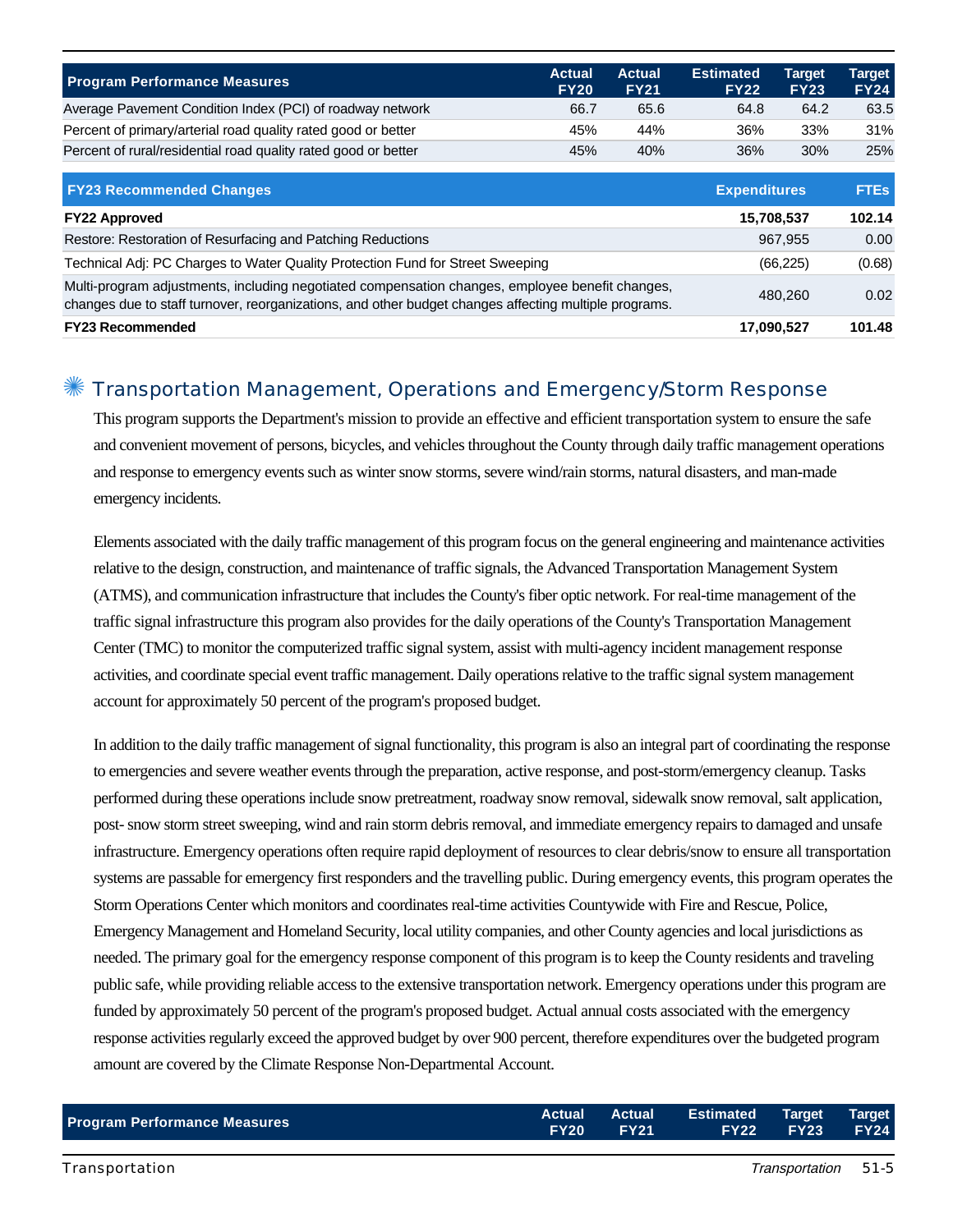| <b>Program Performance Measures</b>                         | Actual<br><b>FY20</b> | <b>Actual</b><br><b>FY21</b> | <b>Estimated</b><br><b>FY22</b> | Target<br><b>FY23</b> | Tarqet<br><b>FY24</b> |
|-------------------------------------------------------------|-----------------------|------------------------------|---------------------------------|-----------------------|-----------------------|
| Number of snow and rain storms addressed                    |                       |                              | 13                              | 13                    | 13                    |
| Number of verified reports of unplowed or missed streets    |                       | 172                          | 160                             | 140                   | 120                   |
| Percent of Traffic Signals with fully functioning equipment | 81%                   | 85%                          | 87%                             | 90%                   | 93%                   |

| <b>FY23 Recommended Changes</b>                                                                                                                                                                          | <b>Expenditures</b> | <b>FTEs</b> |
|----------------------------------------------------------------------------------------------------------------------------------------------------------------------------------------------------------|---------------------|-------------|
| <b>FY22 Approved</b>                                                                                                                                                                                     | 6,805,958           | 40.90       |
| Restore: LED Traffic Signal Replacement Cycle                                                                                                                                                            | 249,480             | 0.00        |
| Shift: Transfer FiberNet Personnel Cost from Cable Fund to DOT                                                                                                                                           | 230,588             | 0.00        |
| Add: Signal Optimization                                                                                                                                                                                 | 130,000             | 0.00        |
| Increase Cost: Advanced Transportation Management System                                                                                                                                                 | 39,000              | 1.00        |
| Increase Cost: Traffic Signals Maintenance                                                                                                                                                               | 36,000              | 0.00        |
| Increase Cost: Uninterrupted Power Supply (UPS) Maintenance                                                                                                                                              | 11.250              | 0.00        |
| Multi-program adjustments, including negotiated compensation changes, employee benefit changes,<br>changes due to staff turnover, reorganizations, and other budget changes affecting multiple programs. | 20,908              | 1.45        |
| <b>FY23 Recommended</b>                                                                                                                                                                                  | 7,523,184           | 43.35       |

## ✺ Transportation Policy, Planning, and Project Development

This program formulates transportation and related environmental policy and provides leadership in developing a capital improvements program that achieves policy goals. In addition, this program provides coordination with regional entities to ensure compliance with environmental requirements and reviews developer plans to ensure that transportation infrastructure constructed by the private sector also achieves these policy goals.

| <b>Program Performance Measures</b>                       | <b>Actual</b><br><b>FY20</b> | Actual<br><b>FY21</b> | <b>Estimated</b><br><b>FY22</b> | <b>Target</b><br><b>FY23</b> | <b>Target</b><br><b>FY24</b> |
|-----------------------------------------------------------|------------------------------|-----------------------|---------------------------------|------------------------------|------------------------------|
| Linear feet of sidewalk construction completed (000)      | 32                           | 27                    | 30                              | 30                           | 30                           |
| Number of development applications reviewed               | 250                          | 321                   | 325                             | 325                          | 325                          |
| Number of Transportation Demand Management plans approved | 114                          | 251                   | 264                             | 277                          | 291                          |

**1** The cost per linear foot of sidewalk can increase dramatically if retaining walls or the acquisition of right-of-way is required. This significantly impacts the linear feet constructed per year.

| <b>FY23 Recommended Changes</b>                                                                                                                                                                          | <b>Expenditures</b> | <b>FTEs</b> |
|----------------------------------------------------------------------------------------------------------------------------------------------------------------------------------------------------------|---------------------|-------------|
| <b>FY22 Approved</b>                                                                                                                                                                                     | 1,605,067           | 9.69        |
| Increase Cost: Bikeshare Level of Maintenance - Replacement of Eco-Board System                                                                                                                          | 196,800             | 0.00        |
| Eliminate: BRAC Grant Discontinued                                                                                                                                                                       | (80, 321)           | (0.75)      |
| Multi-program adjustments, including negotiated compensation changes, employee benefit changes,<br>changes due to staff turnover, reorganizations, and other budget changes affecting multiple programs. | 1.717.214           | 2.75        |
| <b>FY23 Recommended</b>                                                                                                                                                                                  | 3,438,760           | 11.69       |

#### ✺ Transportation Services General Administration

The Director's Office provides overall leadership for the Department, including policy development, planning, accountability, service integration, customer service, and the formation of partnerships. It also handles administration of the day-to-day operations of the Department, including direct service delivery, budget and fiscal management oversight (capital and operating), training, contract management, logistics and facilities support, human resources management, and information technology. In addition, administration staff coordinates the Departmental review of proposed State legislation and provides a liaison between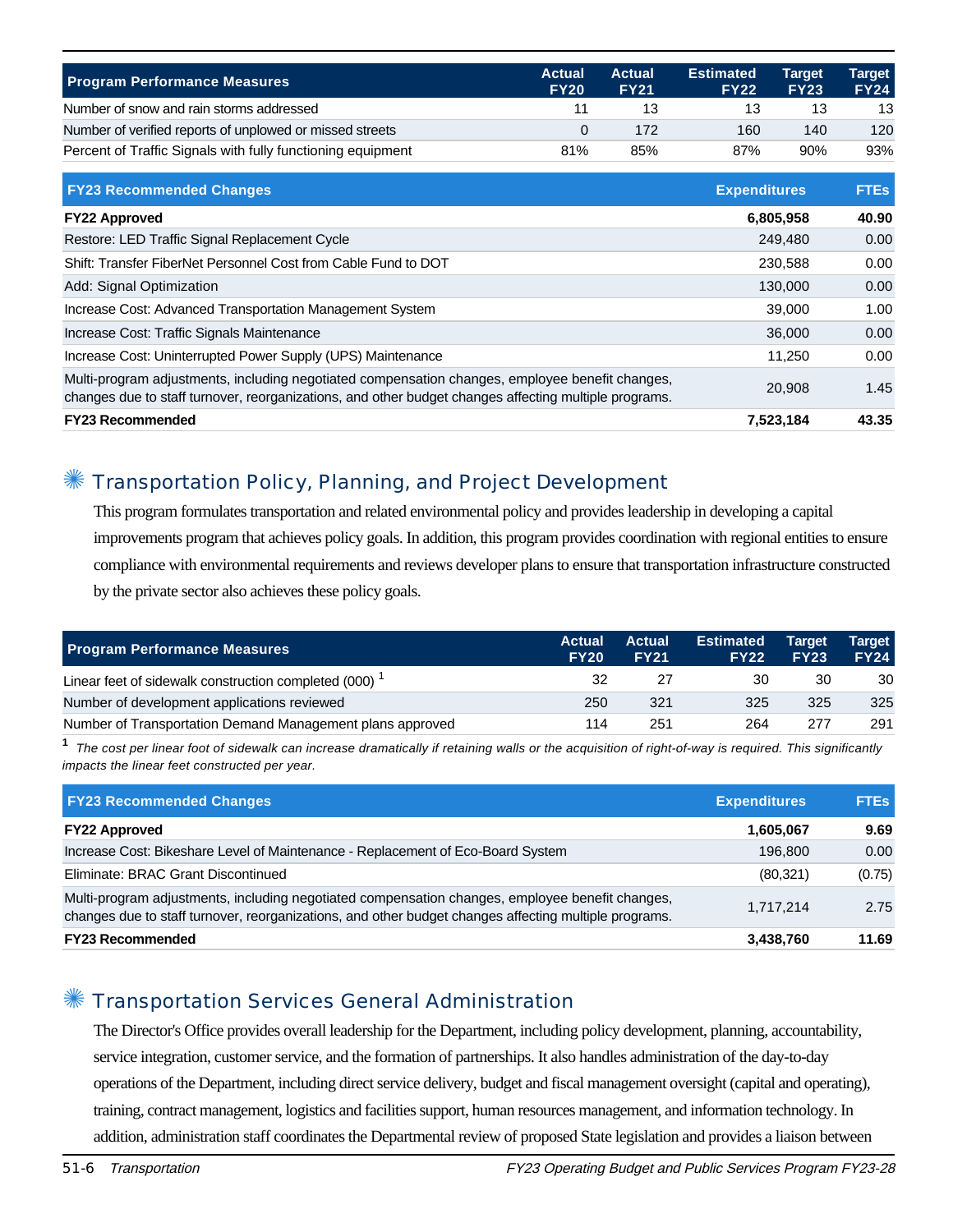the County and WMATA. As previously mentioned, the Department consists of five divisions: the Division of Traffic Engineering and Operations, the Division of Parking Management, the Division of Highway Maintenance, the Division of Transportation Planning, and the Division of Transit Services.

| <b>FY23 Recommended Changes</b>                                                                                                                                                                          | <b>Expenditures</b> | <b>FTEs</b> |
|----------------------------------------------------------------------------------------------------------------------------------------------------------------------------------------------------------|---------------------|-------------|
| <b>FY22 Approved</b>                                                                                                                                                                                     | 7,860,874           | 35.19       |
| Technical Adj: Elimination of Long Term Vacancy                                                                                                                                                          | 0                   | (1.00)      |
| Technical Adj: Workforce Reconciliation Adjustment                                                                                                                                                       | (14, 927)           | 3.22        |
| Multi-program adjustments, including negotiated compensation changes, employee benefit changes,<br>changes due to staff turnover, reorganizations, and other budget changes affecting multiple programs. | (1,712,431)         | (4.22)      |
| <b>FY23 Recommended</b>                                                                                                                                                                                  | 6,133,516           | 33.19       |

## BUDGET SUMMARY

|                                            | <b>Actual</b>  | <b>Budget</b>  | <b>Estimate</b> | <b>Recommended</b> | %Chg           |
|--------------------------------------------|----------------|----------------|-----------------|--------------------|----------------|
|                                            | <b>FY21</b>    | <b>FY22</b>    | <b>FY22</b>     | <b>FY23</b>        | <b>Bud/Rec</b> |
| <b>COUNTY GENERAL FUND</b>                 |                |                |                 |                    |                |
| <b>EXPENDITURES</b>                        |                |                |                 |                    |                |
| Salaries and Wages                         | 18,260,339     | 18,247,373     | 18,153,516      | 18,520,954         | 1.5%           |
| <b>Employee Benefits</b>                   | 5,679,975      | 5,904,635      | 5,811,302       | 5,320,514          | $-9.9%$        |
| <b>County General Fund Personnel Costs</b> | 23,940,314     | 24,152,008     | 23,964,818      | 23,841,468         | $-1.3%$        |
| <b>Operating Expenses</b>                  | 35,939,898     | 21,747,381     | 24,632,371      | 25,273,673         | 16.2%          |
| <b>Capital Outlay</b>                      | 148,490        | 0              | $\Omega$        | 0                  |                |
| <b>County General Fund Expenditures</b>    | 60,028,702     | 45,899,389     | 48,597,189      | 49,115,141         | 7.0%           |
| <b>PERSONNEL</b>                           |                |                |                 |                    |                |
| Full-Time                                  | 456            | 456            | 456             | 460                | 0.9%           |
| Part-Time                                  | $\overline{7}$ | $\overline{7}$ | $\overline{7}$  | 4                  | $-42.9%$       |
| <b>FTEs</b>                                | 254.02         | 252.52         | 252.52          | 255.06             | 1.0%           |
| <b>REVENUES</b>                            |                |                |                 |                    |                |
| <b>Bus Advertising</b>                     | 28,485         | 0              | $\mathbf 0$     | 0                  |                |
| <b>Federal Grants</b>                      | 993,625        | $\Omega$       | $\pmb{0}$       | 0                  |                |
| Miscellaneous Revenues                     | 255,428        | 150,000        | $\pmb{0}$       | 0                  | $-100.0%$      |
| Motor Pool Charges/Fees                    | 4,699          | 0              | $\mathbf 0$     | 0                  |                |
| Other Charges/Fees                         | 377,895        | 435,000        | 435,000         | 435,000            |                |
| <b>Other Fines/Forfeitures</b>             | 270            | 0              | $\Omega$        | 0                  |                |
| Parking Fees                               | 69             | 105,000        | 52,442          | 105,000            |                |
| <b>Parking Fines</b>                       | 291,678        | 650,000        | 1,044,330       | 1,044,330          | 60.7%          |
| <b>Residential Parking Permits</b>         | 88,653         | 12,000         | 97,575          | 12,000             |                |
| State Aid: Highway User                    | 8,109,383      | 7,946,699      | 8,474,373       | 8,797,624          | 10.7%          |
| <b>State Grants</b>                        | 0              | 650,000        | 650,000         | 650,000            |                |
| <b>Street Tree Planting</b>                | 268,482        | 75,000         | 75,000          | 75,000             |                |
| Subdivision Plan Review                    | 613,063        | 225,000        | 225,000         | 225,000            |                |
| <b>Traffic Signals Maintenance</b>         | $\mathbf 0$    | 994,000        | 994,000         | 994,000            |                |
| <b>County General Fund Revenues</b>        | 11,031,730     | 11,242,699     | 12,047,720      | 12,337,954         | 9.7%           |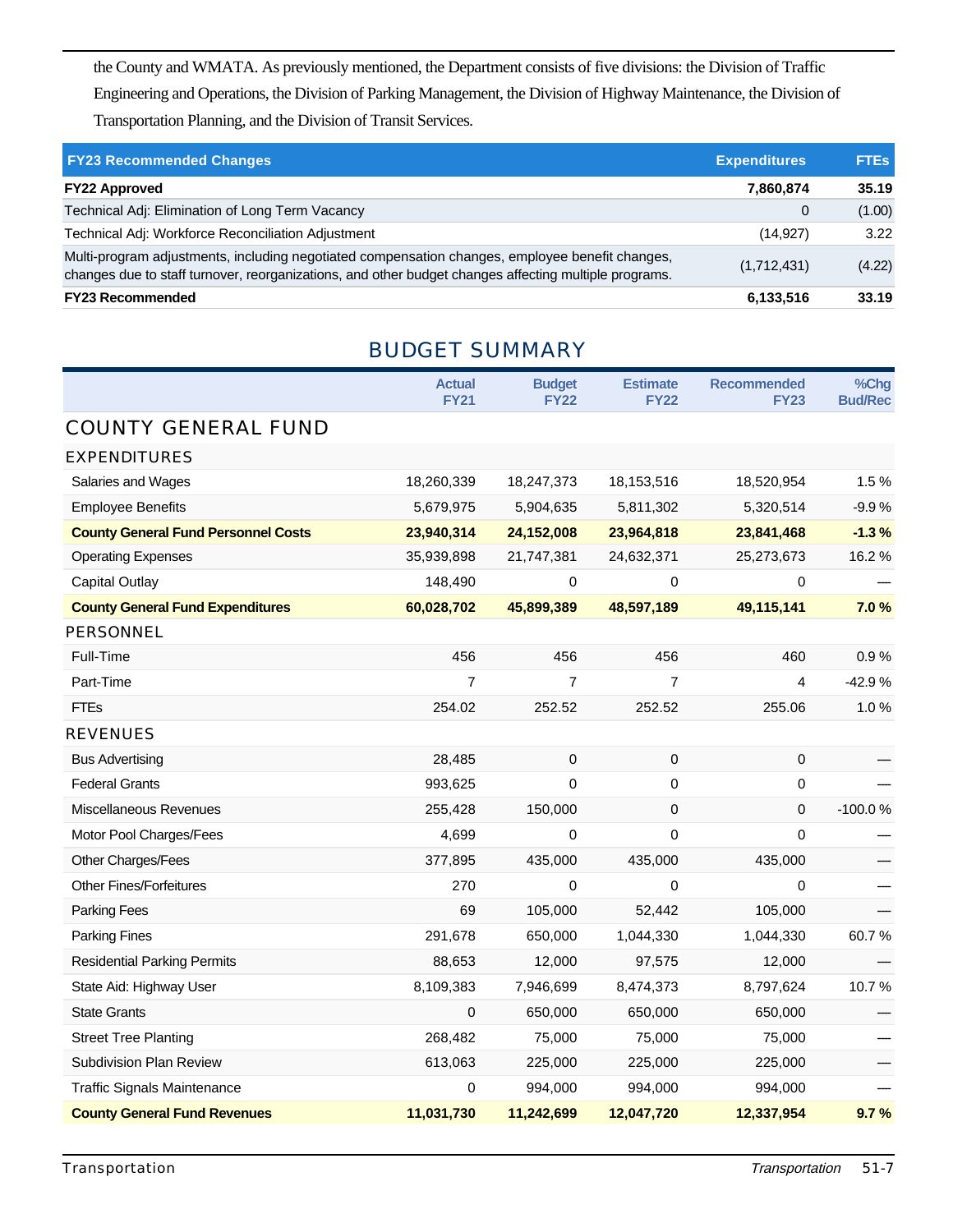|                                                | <b>BUDGET SUMMARY</b> |                  |                  |                    |                |
|------------------------------------------------|-----------------------|------------------|------------------|--------------------|----------------|
|                                                | <b>Actual</b>         | <b>Budget</b>    | <b>Estimate</b>  | <b>Recommended</b> | %Chg           |
|                                                | <b>FY21</b>           | <b>FY22</b>      | <b>FY22</b>      | <b>FY23</b>        | <b>Bud/Rec</b> |
| <b>LEAF VACUUMING</b>                          |                       |                  |                  |                    |                |
| <b>EXPENDITURES</b>                            |                       |                  |                  |                    |                |
| Salaries and Wages                             | 2,162,299             | 2,542,105        | 2,499,860        | 2,616,104          | 2.9%           |
| <b>Employee Benefits</b>                       | 520,502               | 775,225          | 615,563          | 726,132            | $-6.3%$        |
| <b>Leaf Vacuuming Personnel Costs</b>          | 2,682,801             | 3,317,330        | 3,115,423        | 3,342,236          | 0.8%           |
| <b>Operating Expenses</b>                      | 3,077,254             | 3,373,621        | 3,536,582        | 3,573,351          | 5.9%           |
| <b>Capital Outlay</b>                          | 40,345                | 0                | 0                | $\mathbf 0$        |                |
| <b>Leaf Vacuuming Expenditures</b>             | 5,800,400             | 6,690,951        | 6,652,005        | 6,915,587          | 3.4%           |
| <b>PERSONNEL</b>                               |                       |                  |                  |                    |                |
| Full-Time                                      | 0                     | 0                | $\pmb{0}$        | 0                  |                |
| Part-Time                                      | 0                     | 0                | 0                | $\mathbf 0$        |                |
| <b>FTEs</b>                                    | 31.03                 | 31.03            | 31.03            | 31.03              |                |
| <b>REVENUES</b>                                |                       |                  |                  |                    |                |
| Investment Income                              | 3,966                 | 1,630            | 3,510            | 20,950             | 1185.3%        |
| Leaf Vaccuum Collection Fees                   | 8,601,045             | 8,600,551        | 8,887,327        | 8,739,229          | 1.6%           |
| Other Charges/Fees                             | 20,345                | 0                | $\pmb{0}$        | 0                  |                |
| <b>Systems Benefit Charge</b>                  | 14                    | 0                | 0                | 0                  |                |
| <b>Leaf Vacuuming Revenues</b>                 | 8,625,370             | 8,602,181        | 8,890,837        | 8,760,179          | 1.8%           |
|                                                |                       |                  |                  |                    |                |
| <b>GRANT FUND - MCG</b>                        |                       |                  |                  |                    |                |
| <b>EXPENDITURES</b>                            |                       | 63,009           |                  | $\pmb{0}$          | $-100.0%$      |
| Salaries and Wages<br><b>Employee Benefits</b> | 1,092,264<br>65,371   |                  | 63,009           | $\mathbf 0$        | $-100.0%$      |
| <b>Grant Fund - MCG Personnel Costs</b>        | 1,157,635             | 17,312<br>80,321 | 17,312<br>80,321 | $\mathbf 0$        | $-100.0%$      |
| <b>Operating Expenses</b>                      | 388,464               | $\mathbf 0$      | 0                | $\pmb{0}$          |                |
| <b>Grant Fund - MCG Expenditures</b>           | 1,546,099             | 80,321           | 80,321           | $\pmb{0}$          | $-100.0%$      |
| PERSONNEL                                      |                       |                  |                  |                    |                |
| Full-Time                                      | $\mathbf 1$           | 1                | 1                | $\pmb{0}$          | $-100.0%$      |
| Part-Time                                      | 0                     | 0                | 0                | $\mathbf 0$        |                |
| <b>FTEs</b>                                    | 0.75                  | 0.75             | 0.75             | 0.00               | $-100.0%$      |
| <b>REVENUES</b>                                |                       |                  |                  |                    |                |
| <b>Federal Grants</b>                          | 3,113,309             | 80,321           | 80,321           | $\pmb{0}$          | $-100.0%$      |
| <b>State Grants</b>                            | 1,100,724             | 0                | 0                | $\pmb{0}$          |                |
| <b>Grant Fund - MCG Revenues</b>               | 4,214,033             | 80,321           | 80,321           | $\pmb{0}$          | $-100.0%$      |
|                                                |                       |                  |                  |                    |                |
| DEPARTMENT TOTALS                              |                       |                  |                  |                    |                |
| <b>Total Expenditures</b>                      | 67,375,201            | 52,670,661       | 55,329,515       | 56,030,728         | 6.4 %          |
| <b>Total Full-Time Positions</b>               | 457                   | 457              | 457              | 460                | 0.7%           |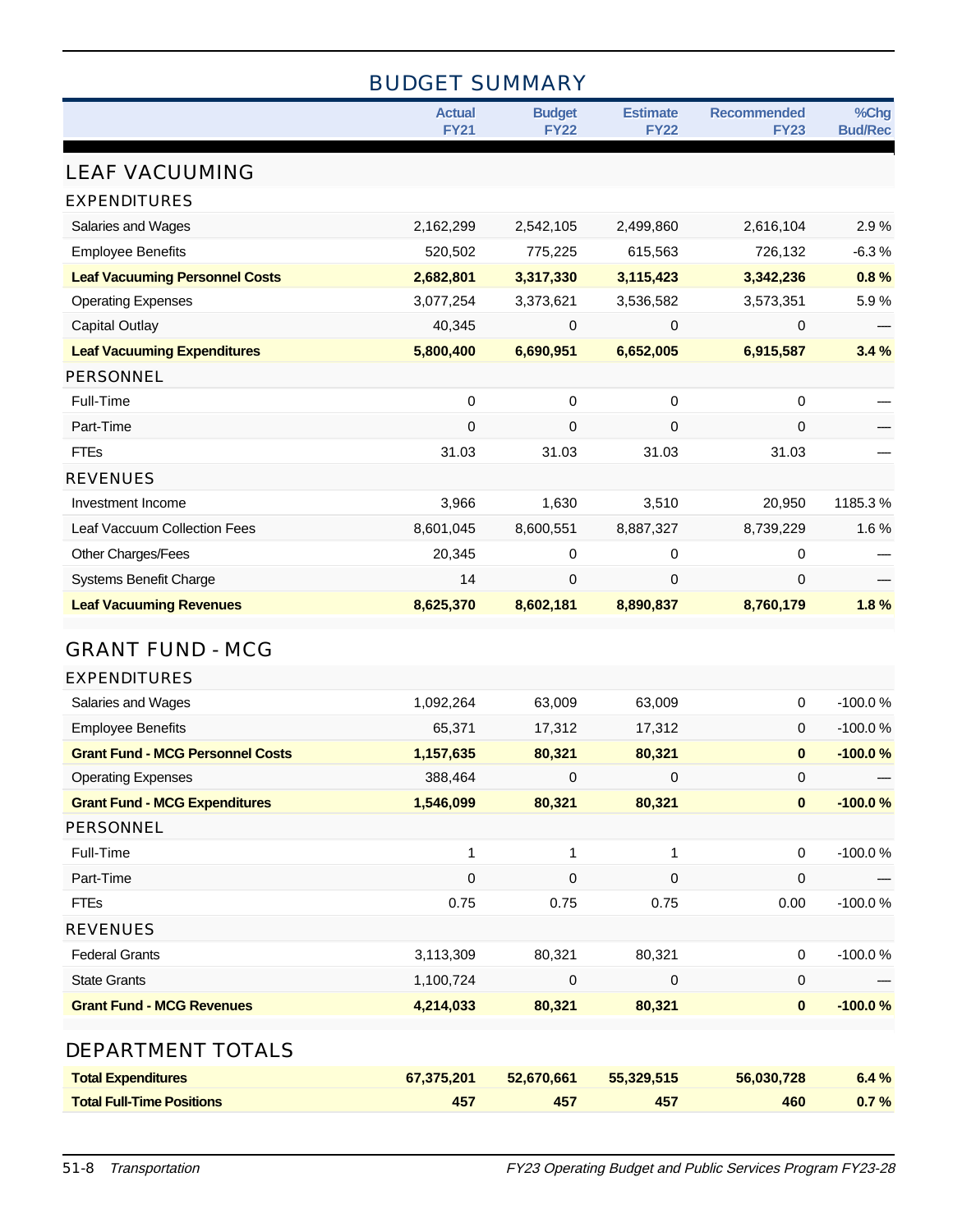## BUDGET SUMMARY

|                                  | <b>Actual</b><br><b>FY21</b> | <b>Budget</b><br><b>FY22</b> | <b>Estimate</b><br><b>FY22</b> | <b>Recommended</b><br><b>FY23</b> | $%$ Chg<br><b>Bud/Rec</b> |
|----------------------------------|------------------------------|------------------------------|--------------------------------|-----------------------------------|---------------------------|
| <b>Total Part-Time Positions</b> |                              |                              |                                | 4                                 | $-42.9%$                  |
| <b>Total FTEs</b>                | 285.80                       | 284.30                       | 284.30                         | 286.09                            | $0.6\%$                   |
| <b>Total Revenues</b>            | 23,871,133                   | 19.925.201                   | 21,018,878                     | 21,098,133                        | 5.9%                      |

#### FY23 RECOMMENDED CHANGES

**Expenditures FTEs**

#### **COUNTY GENERAL FUND**

| <b>FY22 ORIGINAL APPROPRIATION</b> | 45,899,389 252.52 |
|------------------------------------|-------------------|
|------------------------------------|-------------------|

| <b>Changes (with service impacts)</b>                                                                                                         |                   |        |
|-----------------------------------------------------------------------------------------------------------------------------------------------|-------------------|--------|
| Enhance: Urban Forest [Non-Roadway Right of Way Maintenance]                                                                                  | 810,000           | 0.00   |
| Enhance: School Bus Citations and Infrastructure Safety Analysis [Community/Transportation Safety]                                            | 300,000           | 0.00   |
| Add: Signal Optimization [Transportation Management, Operations and Emergency/Storm Response]                                                 | 130,000           | 0.00   |
| <b>Other Adjustments (with no service impacts)</b>                                                                                            |                   |        |
| Restore: Restoration of Resurfacing and Patching Reductions [Transportation Infrastructure Construction &<br>Maintenance]                     | 967,955           | 0.00   |
| Increase Cost: Motor Pool Adjustment                                                                                                          | 698,402           | 0.00   |
| Increase Cost: Annualization of FY22 Compensation Increases                                                                                   | 597,343           | 0.00   |
| Increase Cost: FY23 Compensation Adjustment                                                                                                   | 452,774           | 0.00   |
| Restore: LED Traffic Signal Replacement Cycle [Transportation Management, Operations and Emergency/Storm<br>Response]                         | 249,480           | 0.00   |
| Shift: Transfer FiberNet Personnel Cost from Cable Fund to DOT [Transportation Management, Operations and<br>Emergency/Storm Response]        | 230,588           | 0.00   |
| Increase Cost: Bikeshare Level of Maintenance - Replacement of Eco-Board System [Transportation Policy,<br>Planning, and Project Development] | 196,800           | 0.00   |
| Increase Cost: Advanced Transportation Management System [Transportation Management, Operations and<br>Emergency/Storm Response]              | 39,000            | 1.00   |
| Increase Cost: Traffic Signals Maintenance [Transportation Management, Operations and Emergency/Storm<br>Response]                            | 36,000            | 0.00   |
| Increase Cost: Uninterrupted Power Supply (UPS) Maintenance [Transportation Management, Operations and<br>Emergency/Storm Response]           | 11,250            | 0.00   |
| Increase Cost: Printing and Mail Adjustment                                                                                                   | 8,980             | 0.00   |
| Technical Adj: Elimination of Long Term Vacancy [Transportation Services General Administration]                                              | 0                 | (1.00) |
| Technical Adj: Workforce Reconciliation Adjustment [Transportation Services General Administration]                                           | (14, 927)         | 3.22   |
| Technical Adj: PC Charges to Water Quality Protection Fund for Street Sweeping [Transportation Infrastructure<br>Construction & Maintenance]  | (66, 225)         | (0.68) |
| Decrease Cost: Retirement Adjustment                                                                                                          | (404, 115)        | 0.00   |
| Decrease Cost: Annualization of FY22 Personnel Costs                                                                                          | (1,027,553)       | 0.00   |
| <b>FY23 RECOMMENDED</b>                                                                                                                       | 49,115,141 255.06 |        |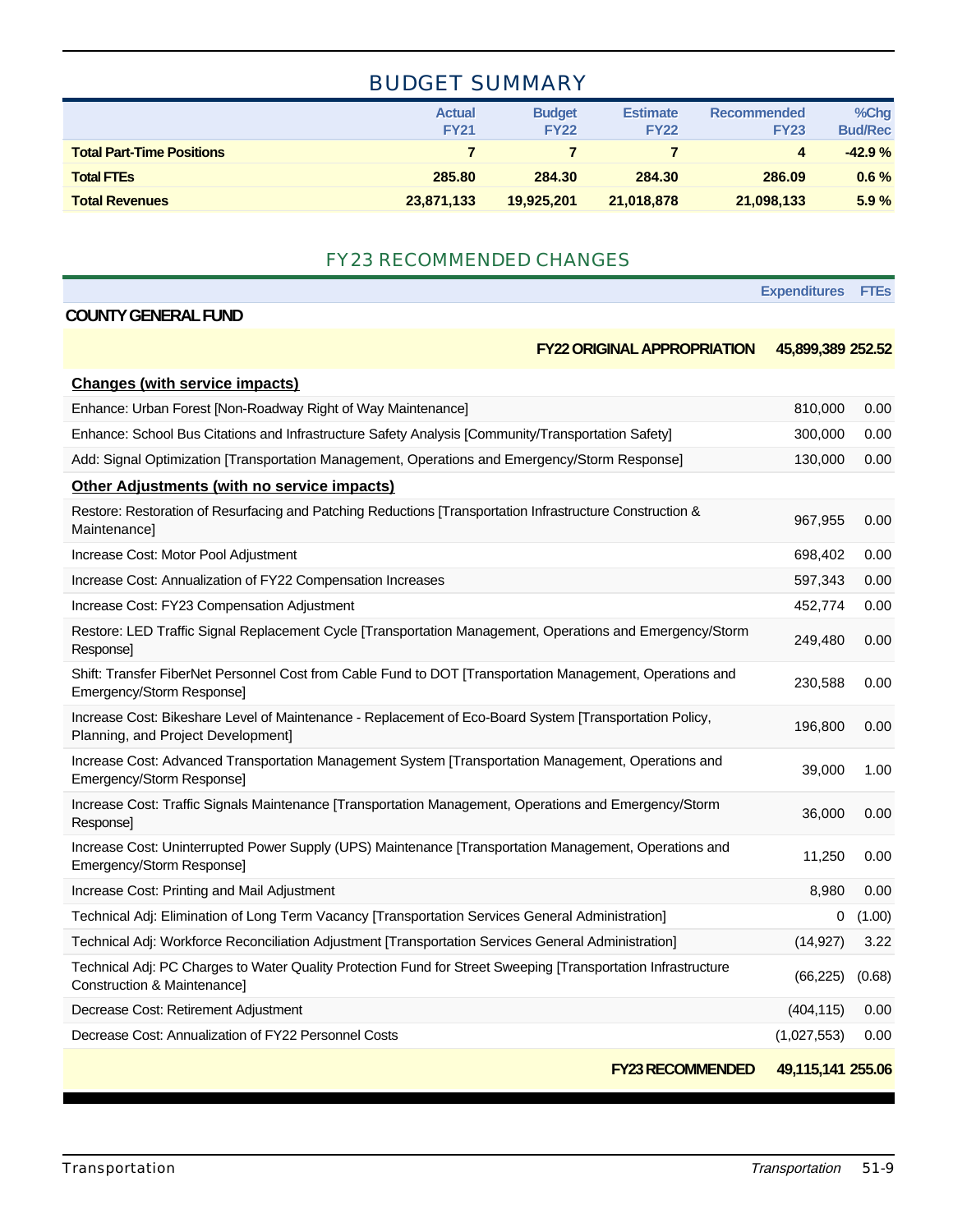#### FY23 RECOMMENDED CHANGES

|                                                    |                                    | <b>Expenditures</b> | <b>FTEs</b> |
|----------------------------------------------------|------------------------------------|---------------------|-------------|
| <b>LEAF VACUUMING</b>                              |                                    |                     |             |
|                                                    | <b>FY22 ORIGINAL APPROPRIATION</b> | 6,690,951 31.03     |             |
| <b>Other Adjustments (with no service impacts)</b> |                                    |                     |             |
| Increase Cost: Motor Pool Adjustment               |                                    | 199,730             | 0.00        |
| Increase Cost: FY23 Compensation Adjustment        |                                    | 50,588              | 0.00        |
| Decrease Cost: Retirement Adjustment               |                                    | (25, 682)           | 0.00        |
|                                                    | <b>FY23 RECOMMENDED</b>            | 6,915,587           | 31.03       |
| <b>GRANT FUND - MCG</b>                            |                                    |                     |             |
|                                                    | <b>FY22 ORIGINAL APPROPRIATION</b> | 80,321              | 0.75        |
| <b>Federal/State Programs</b>                      |                                    |                     |             |
| Eliminate: BRAC Grant Discontinued                 |                                    | (80, 321)           | (0.75)      |
|                                                    | <b>FY23 RECOMMENDED</b>            | n                   | 0.00        |

#### PROGRAM SUMMARY

| <b>Program Name</b>                                                | <b>FY22 APPR</b><br><b>Expenditures</b> | <b>FY22 APPR</b><br><b>FTES</b> | FY23 REC FY23 REC<br><b>Expenditures</b> | <b>FTEs</b> |
|--------------------------------------------------------------------|-----------------------------------------|---------------------------------|------------------------------------------|-------------|
| Community/Transportation Safety                                    | 4,998,098                               | 22.90                           | 5,395,220                                | 22.90       |
| Non-Roadway Right of Way Maintenance                               | 14,761,953                              | 71.88                           | 15,512,821                               | 71.88       |
| Parking Outside the Parking Districts                              | 930.174                                 | 1.60                            | 936,700                                  | 1.60        |
| Transportation Infrastructure Construction & Maintenance           | 15,708,537                              | 102.14                          | 17,090,527                               | 101.48      |
| Transportation Management, Operations and Emergency/Storm Response | 6,805,958                               | 40.90                           | 7,523,184                                | 43.35       |
| Transportation Policy, Planning, and Project Development           | 1,605,067                               | 9.69                            | 3,438,760                                | 11.69       |
| <b>Transportation Services General Administration</b>              | 7,860,874                               | 35.19                           | 6,133,516                                | 33.19       |
| <b>Total</b>                                                       | 52,670,661                              | 284.30                          | 56,030,728                               | 286.09      |

#### CHARGES TO OTHER DEPARTMENTS

| <b>Charged Department</b>         | <b>Charged Fund</b>             | <b>FY22</b><br><b>Total\$</b> | <b>FY22</b><br><b>FTEs</b> | <b>FY23</b><br><b>Total\$</b> | <b>FY23</b><br><b>FTEs</b> |
|-----------------------------------|---------------------------------|-------------------------------|----------------------------|-------------------------------|----------------------------|
| <b>COUNTY GENERAL FUND</b>        |                                 |                               |                            |                               |                            |
| Urban Districts                   | Bethesda Urban District         | 30.000                        | 0.00                       | 30,000                        | 0.00                       |
| Urban Districts                   | Silver Spring Urban District    | 25.000                        | 0.00                       | 25,000                        | 0.00                       |
| Urban Districts                   | <b>Wheaton Urban District</b>   | 12,900                        | 0.00                       | 12.900                        | 0.00                       |
| <b>Transit Services</b>           | <b>Mass Transit</b>             | 208.058                       | 1.00                       | 208,058                       | 1.00                       |
| <b>Environmental Protection</b>   | <b>Water Quality Protection</b> | 4,198,553                     | 32.29                      | 4,230,171                     | 32.97                      |
| Recycling and Resource Management | Solid Waste Disposal            | 315,023                       | 2.90                       | 275.949                       | 2.90                       |

51-10 Transportation FY23 Operating Budget and Public Services Program FY23-28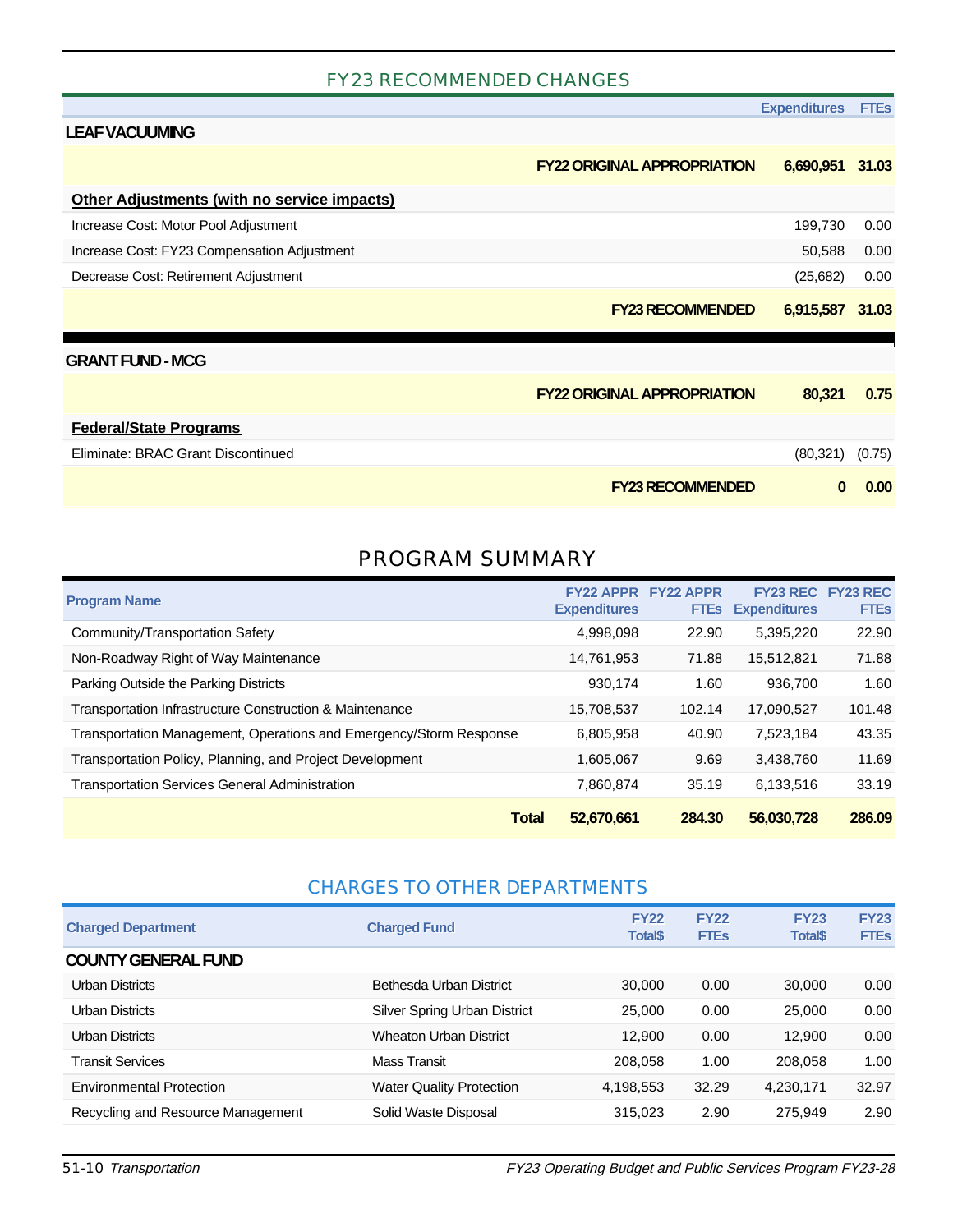| <b>CHARGES TO OTHER DEPARTMENTS</b>                                                                                                |                                |                         |                               |                            |                                |                            |  |
|------------------------------------------------------------------------------------------------------------------------------------|--------------------------------|-------------------------|-------------------------------|----------------------------|--------------------------------|----------------------------|--|
| <b>Charged Department</b>                                                                                                          | <b>Charged Fund</b>            |                         | <b>FY22</b><br><b>Total\$</b> | <b>FY22</b><br><b>FTEs</b> | <b>FY23</b><br><b>Total</b> \$ | <b>FY23</b><br><b>FTEs</b> |  |
| <b>CIP</b>                                                                                                                         | <b>Capital Fund</b>            |                         | 15,183,560                    | 147.48                     | 15,320,738                     | 146.03                     |  |
| Cable Television Communications Plan                                                                                               | Cable TV                       |                         | 873,196                       | 0.75                       | 865,935                        | 0.75                       |  |
|                                                                                                                                    |                                | <b>Total</b>            | 20,846,290                    | 184.42                     | 20,968,751                     | 183.65                     |  |
|                                                                                                                                    | <b>FUNDING PARAMETER ITEMS</b> | CE RECOMMENDED (\$000S) |                               |                            |                                |                            |  |
| <b>Title</b>                                                                                                                       | <b>FY23</b>                    | <b>FY24</b>             | <b>FY25</b>                   | <b>FY26</b>                | <b>FY27</b>                    | <b>FY28</b>                |  |
| <b>COUNTY GENERAL FUND</b>                                                                                                         |                                |                         |                               |                            |                                |                            |  |
| <b>EXPENDITURES</b>                                                                                                                |                                |                         |                               |                            |                                |                            |  |
| <b>FY23 Recommended</b>                                                                                                            | 49,115                         | 49,115                  | 49,115                        | 49,115                     | 49,115                         | 49,115                     |  |
| No inflation or compensation change is included in outyear projections.                                                            |                                |                         |                               |                            |                                |                            |  |
| <b>Labor Contracts</b>                                                                                                             | 0                              | 1,361                   | 1,361                         | 1,361                      | 1,361                          | 1,361                      |  |
| These figures represent the estimated annualized cost of general wage adjustments, service increments, and other negotiated items. |                                |                         |                               |                            |                                |                            |  |
| <b>Subtotal Expenditures</b>                                                                                                       | 49,115                         | 50,476                  | 50,476                        | 50,476                     | 50,476                         | 50,476                     |  |
| <b>LEAF VACUUMING</b>                                                                                                              |                                |                         |                               |                            |                                |                            |  |
| <b>EXPENDITURES</b>                                                                                                                |                                |                         |                               |                            |                                |                            |  |
| <b>FY23 Recommended</b>                                                                                                            | 6,916                          | 6,916                   | 6,916                         | 6,916                      | 6,916                          | 6,916                      |  |
| No inflation or compensation change is included in outyear projections.                                                            |                                |                         |                               |                            |                                |                            |  |
| <b>Labor Contracts</b>                                                                                                             | 0                              | 149                     | 149                           | 149                        | 149                            | 149                        |  |
| These figures represent the estimated annualized cost of general wage adjustments, service increments, and other negotiated items. |                                |                         |                               |                            |                                |                            |  |
| <b>Subtotal Expenditures</b>                                                                                                       | 6,916                          | 7,065                   | 7,065                         | 7,065                      | 7,065                          | 7,065                      |  |